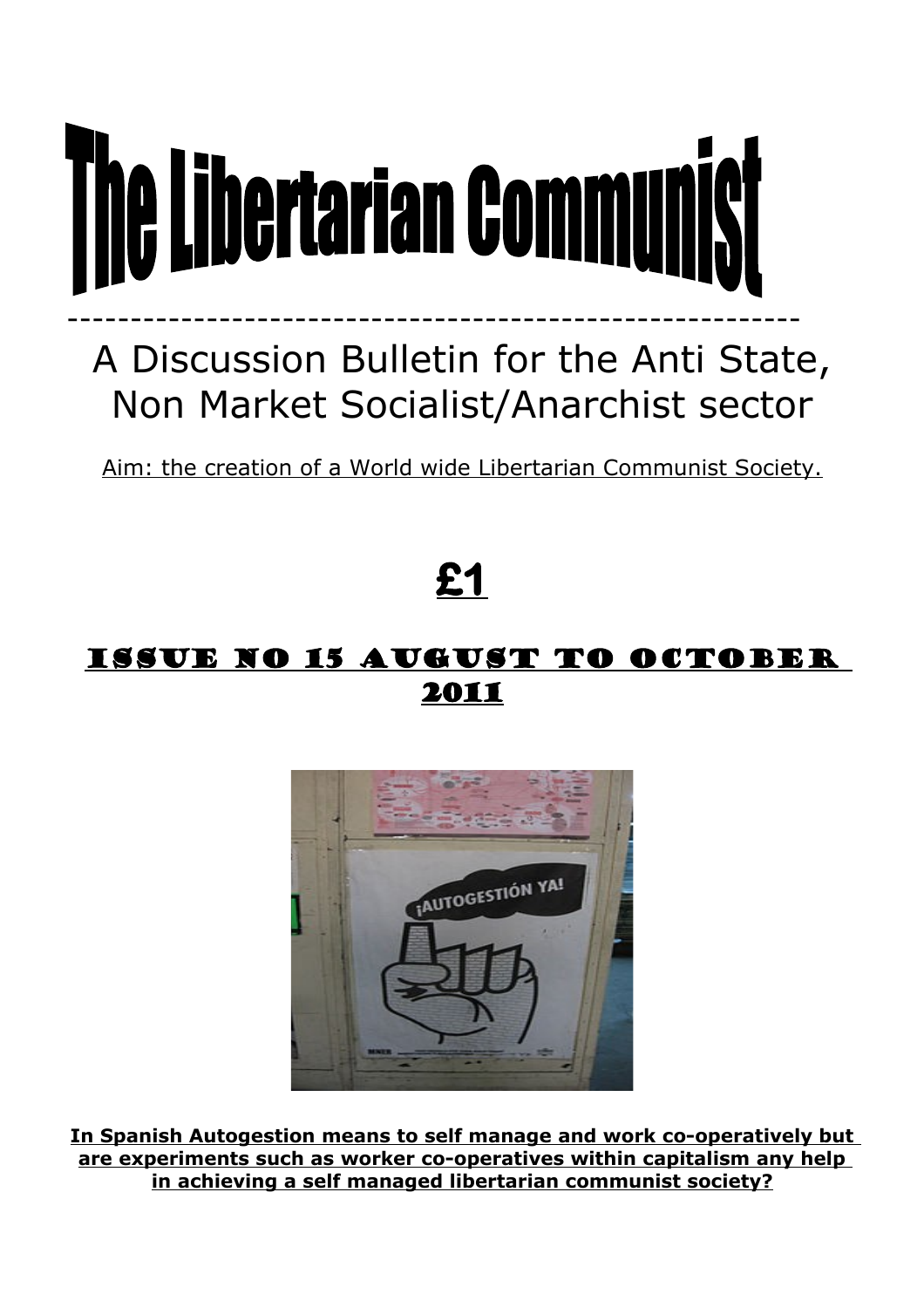The purpose of The Libertarian Communist is to promote discussion amongst the Anti State, Non Market sector irrespective of whether individuals or groups consider themselves as Anarchist, Communist or Socialist as all such titles are in need of further qualification. If you have disagreements with an article in this or any other issue, wish to offer comment or want to contribute something else to the discussion then please get in touch. If any article focuses on a particular group then that group has, as a matter of course, the right to reply. So please get in touch with your article, letters and comments. You can do this by contacting lib\_com.bull@mail.com or writing to Ray Carr, Flat 1, 99 Princess Road, Branksome, Poole, Dorset BH12 1BQ.

==========================================================================

## **Contents**

Page 2: **This Issue** 

- Page 3: **Workers self management and its relevance to a Libertarian communist Society.**
- Page 6: **Letter on issue 14 from Mike Young**
- Page 7: A **Reply to Kathy Summerson, Issue 14: Robin Cox**
- Page 11: **How strict should requirements be for membership in a socialist Organization? : Stefan**
- Page 15/16: **Details and contact information for groups in the Anti State, Non Market Sector.**

-----------------------------------------------------------------------------------------------------------------------------------

#### **This Issue**

The plan for this issue was to have two or three articles on the subject of worker co-operatives/worker self management (WSM) focusing on if it has any role in the movement for as a self managed Libertarian Communist society. Events have rather overtaken us as the response to the intended subject failed to materialise. At the same time we have received a reply from Robin Cox to Kathy Summerson's critique on his articles in issues 12 and 13 which we felt deserved inclusion. We also received an article concerning the procedures for accepting people as members of groups within the anti state, non market anarchist/socialist sector. Whilst Stefan's article concentrates on the World Socialist Movement (WSM) it has important implications for the whole sector and therefore is well worthy of inclusion. However rather than abandon our initial plan completely we are including an in house article on the subject of worker co-operatives/WSM in the hope that this will either invigorate people or piss them off so much that they will not be able to sleep until they have made some response.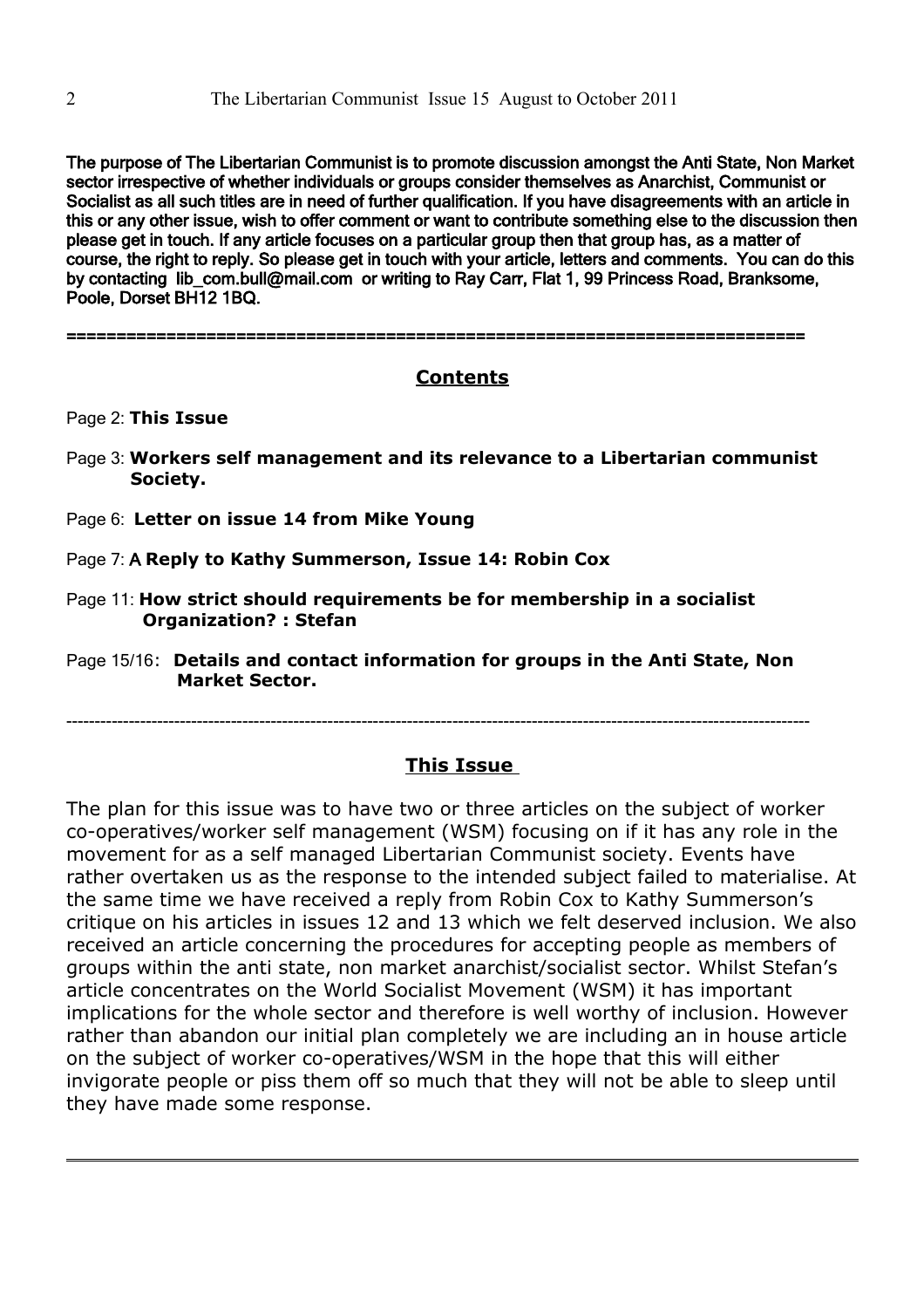#### *Workers Self Manage ment and its relevance to a Libertarian Communist Society.*

Most anti state, non market anarchists/socialists would agree that the society they envisage would include common ownership of the means for producing and distributing wealth, production directly for use and free access to the common store of goods available. This is best summed up by the term from each according to their abilities to each according to their needs. Alongside common ownership most would agree on some form of democratic control. At the workplace this democratic control would supposedly take some form of self management that would replace hierarchical form of control that exists within in capitalism. This is not to say that the democratic process would not be extended to those who for some reason or other could not take part in the process by which goods are produced and distributed. But we have to assume that most would be involved in that process and so self management would be a vital factor in a free socialist society.

There are perhaps a number of reasons why the notion of democratic control is discussed less than that of common ownership, production for use, free access and so on. After all socialism will be a classless society, the means of production and distribution will belong to all, people will spend less time at work than they do in employment in capitalism, there should be a breakdown in the division between work and leisure. However people will still have to work in order to produce and distribute the useful items that we all need, even if only for a fraction of the time that they labour for within present day society. So the democratic control of the means of production is an important aspect of a socialist society and this means self management replacing the hierarchical control of capitalism. Therefore are experiments with workers self management (WSM) such as workers' co-operatives of any use in helping to achieve a free socialist society?

#### **Arguments for and against Co-operatives.**

In a debate via libcom.org Iain McKay argued in favour of worker co-ops as a response to the current economic downturn as an alternative to bailouts and nationalisation. If

done in the right way, he suggested, they could be used as a route to create a libertarian social movement which uses direct action and solidarity to change society. In support he uses not only Proudhon and Kropotkin but also Marx and Engels *[Iain McKay, Bailouts or Cooperatives, libcom.org].* Whilst, McKay argues that co-operatives do not equal socialism he suggests that they have more in common with it than either bailouts or nationalisation. In response to this Joseph Kay argued that many anarchists focus too much on the vertical rule of workplace hierarchy rather than the horizontal way capital rules through market forces. They therefore see workers' control as a path towards libertarian communism, however, he argues *"it is not a stepping stone but a cul-de-sac"* Looking at his own workplace in financial services he stresses that in a co-op the same market forces would still dominate but there would be no boss to confront when the pressure came to increase the rate of exploitation due to a hostile market *[Joseph Kay, Co-ops or Conflicts, libcom.org].* To the charge that moves for elements of workers' control such as co-operatives within capitalism merely lead to self exploitation McKay, in a further response, argues that his suggestion in favour of co-operatives was an attempt to encourage direct action by workers and the aim was not workers control within capitalism but workers' control as one tactic amongst others as a means to ending capitalism *[Iain McKay, Co-operatives and Conflicts, libcom.org].*

The basis of the problem seems to be in what way and under what circumstance do we see worker co-ops are a step towards a self managed socialist society? A system in which they replaced traditional capitalist enterprises would still be capitalism, or at least not be socialism, if their aim was still to expand their capital. As Buick and Crump argued; *"An enterprise may be a single individual or it may be a joint stock company, a nationalised industry or even a workers' co-operative. It is not its internal structure that is important for understanding the role of the enterprise in capitalism but rather the fact that it represents – incarnates, if you like – a separate capital, a sum of values seeking to expand itself through being invested in production".* **[Buick and Crump, State Capitalism: the wages system under new management, pp.7-8, Macmillan, 1986]**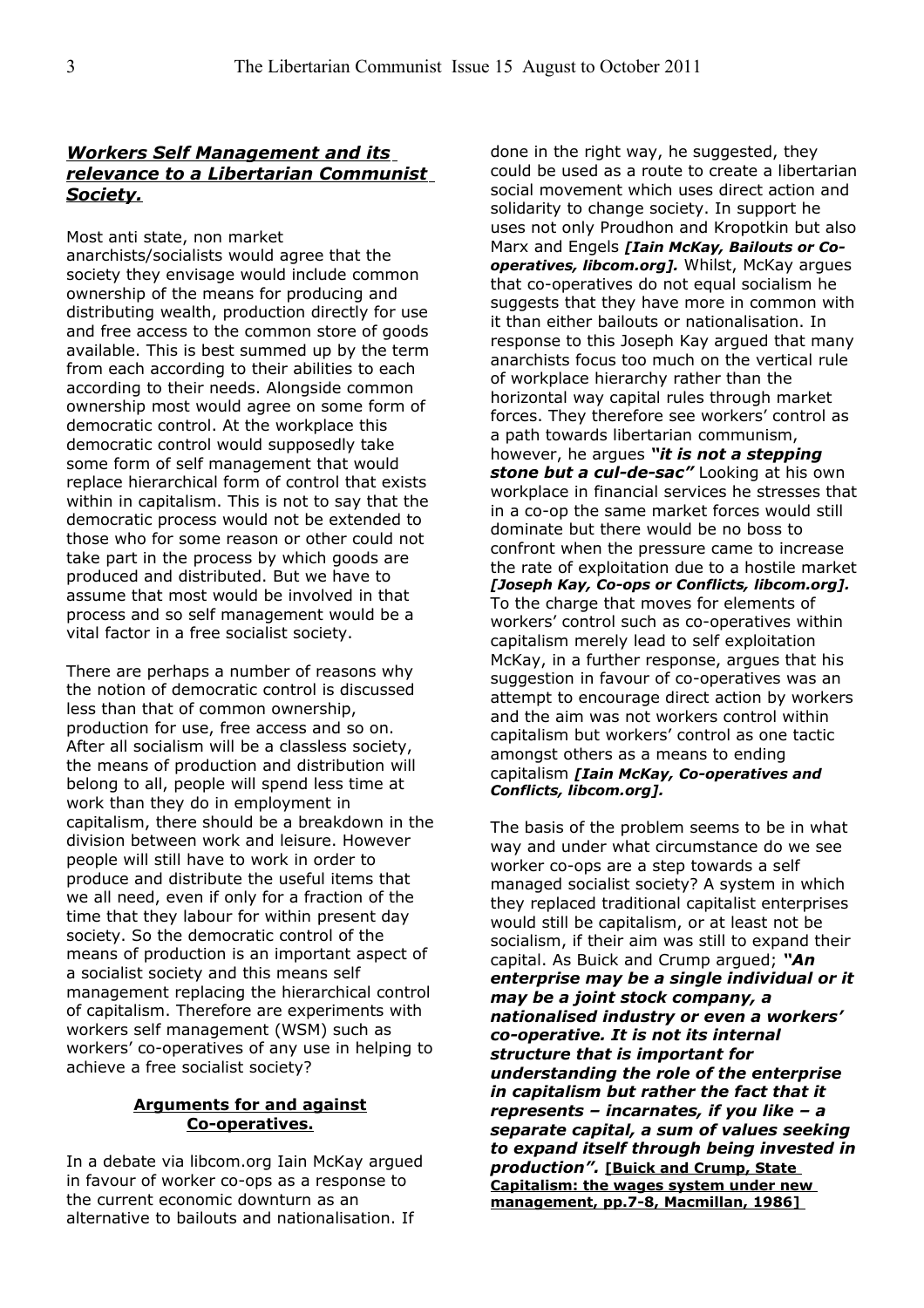What can happen to co-operatives under capitalism is typified by the Mondragon cooperatives which are based in Spain but operate in many countries. The Mondragon enterprise FagorMastercook in Wroclaw in Poland which operates in a special economic zone and receives subsides from the polish state is a leading example. In 2008 a serious labour dispute broke out there. The union, August 80 had been in negotiations to gain a pay rise. After months of fruitless negotiations over 90% of the work force went on strike some union members and some of those who supported them were fired and other workers were subject to intimidation. Heavy security was utilised when members of the Wroclaw group of union syndicalists (ZSP) supported by hundreds of other protested outside of the factory. Mondragon Co-operative Corporation (MCC) is described as a typical capitalist employer. The FagorMastercook operates plants in low wage countries such as Poland, Egypt, Morocco, Mexico, Thailand and China. Some employees in other countries and even in Spain are not co-operative members and any co-operative can apply to the MCC to employ up to 40% of its workforce as non cooperative members *[FagorMastercook Protest, libcom.org 2008].*

#### **Possible roles for genuine worker cooperatives in the present and future.**

So we are aware of the fact that a system of co-operatives competing in a market system which necessitates them operating as capitalist enterprises does not equal a self managed socialist society. We are also aware that if they are economically successful they will fail in terms of socialist experimentation or if they fail economically they will go bankrupt. But this is not the end of the story; much depends on how they are set up, what the motivation behind them is and whether they may fulfil a role in a much more advanced anti capitalist pro socialist environment. Schemes like the present UK government's which aim to set up co-operatives to provide public sector services can be immediately dismissed as can situations where owners hand their enterprises over to the workforce to be run as cooperatives. *[see Mutualism: Fake and Real, Ian McKay, Freedom, 7<sup>th</sup> May 2011]* It is also true that where co-operatives are set up just to save jobs they will probably suffer the twin problems of economic sustainability and the failure to provide a real alternative to a capitalist enterprise. The type of worker cooperatives that are more likely to provide some type of alternative, (accepting that this will be limited by operating through the market system), are the ones set up by workers to avoid the alienating aspects of working in capitalist enterprises. In this case they are set up deliberately to experiment with day to day decisions being made by the workers who work in them rather than by line and higher management and maybe having at least some limited control over what is produced and under what conditions. Such experiments might not always last that long but as much experience of capitalism can be made through such alternative initiatives as by working for employers. Other ways of extending the experimentation with cooperative is by the formation of bodies that bring them together. Such a body could be used for trading purposes, to discuss common problems, to analyse forms of democratic decision making within their enterprises and so on. They may also be able to connect with community projects such as social centres. Overall it is important that co-operatives do not isolate themselves and become too inward looking but retain an awareness of why they chose an alternative form of working environment. It is important that any body linking co-operatives should come from and be organised by the members of the cooperatives themselves and not rely on some pro capitalist bureaucratic body with different objectives.

Whilst some of this could possibly happen in the here and now much of it may seem a bit utopian at present and difficult to operate in the present pro capitalist agenda. But what about in a situation where socialist ideas are spreading? In their circular of 1987, *"The Road to Socialism"* the then Guildford branch of the SPGB made some interesting observations of the role institutions such as co-operatives could play in a situation where socialist ideas were still in a minority but a far larger minority than at present. They argued that whilst things like communes or cooperatives are not inherently socialist inspired they do; *"constitute a suitable medium through which the invasion of socialistic relationships within the capitalist economy may be affected".* The following year in attempting to clarify their ideas they explained the role that co-operatives could play in a situation where socialist ideas were on the increase; *"But under the very different circumstances where there is a*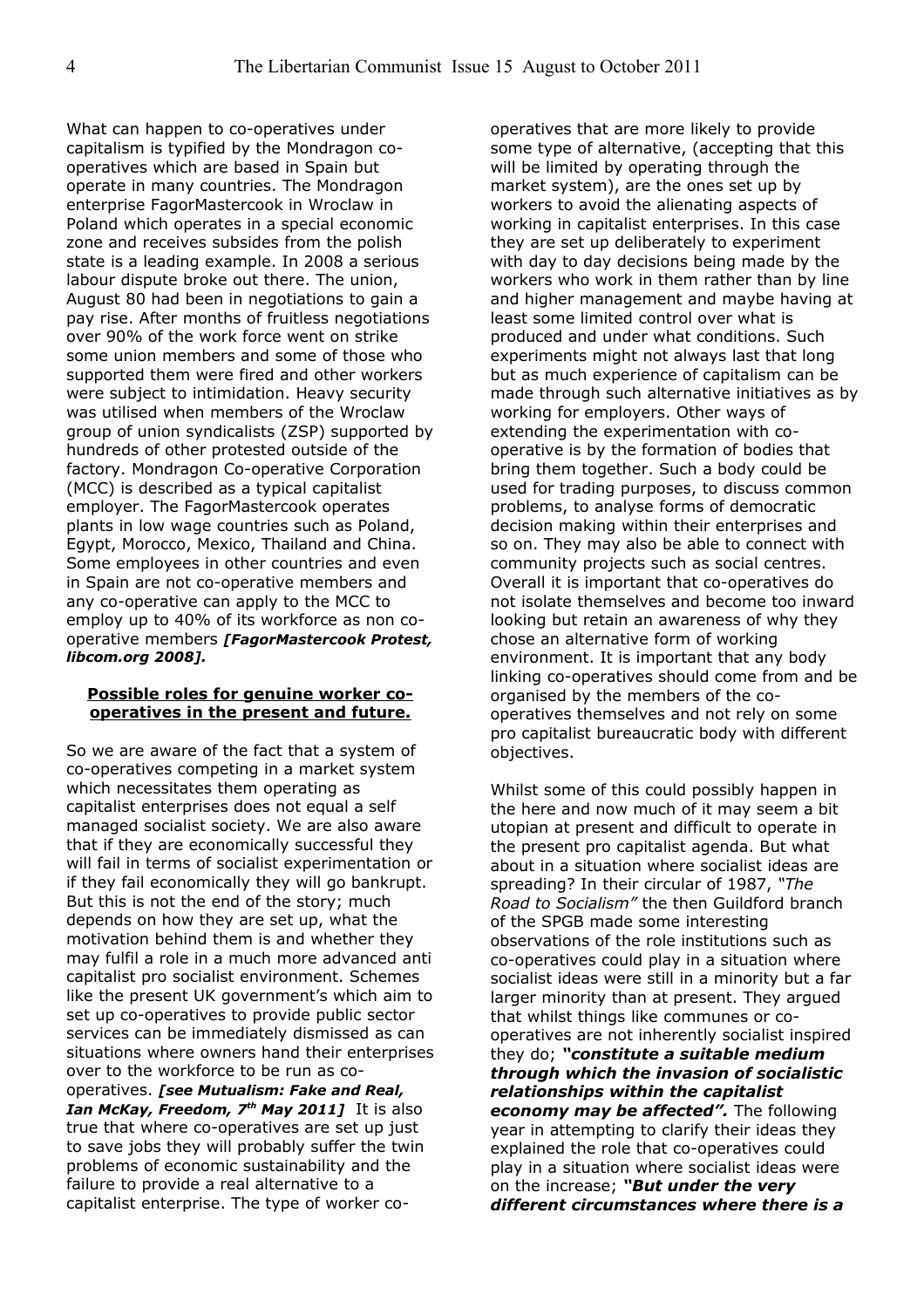*mass socialist movement, we are talking about a very different proposition indeed. Then such forms will be able to feed upon and contribute to the growth of the socialist movement and through them we shall be able to orient production more and more along "socialistic lines".* It does seem that the points raised here are at least worthy of further discussion within various sections of the anti state, non market anarchist/socialist sector.

#### **The Case of Argentina**

This discussion would be incomplete if we did not refer to the self management/ cooperative system that developed in Argentina a few years ago.The following information is based on a post submitted by Sam Sanchez on libcom.org which is taken from [http://www.rebelion.org/petras/english/worker021](http://www.rebelion.org/petras/english/worker021002.htm) [002.htm](http://www.rebelion.org/petras/english/worker021002.htm). Its stress is on workers self management (WSM) in general rather than co-operatives in particular. Some of the elements we argued for previously such as

worker co-operatives/self managed enterprises not being too inward looking but looking to link up with other social movements was practiced in the Argentina occupation/WSM movement. By 2006 Argentina had over 200 workplaces organized and controlled by their workers and a national co-coordinator of self-managed enterprises was in the process of being established. The WSM movement arose out of practical considerations rather than ideological motives. Workers were not being paid, or if they were paid their wages were reduced and the owners were in the process of abandoning the workplaces and having them stripped of machinery and equipment. So saving their jobs was a main priority but the difference was that this became a movement rather than being isolated to a few workplaces. Once the workplaces had been occupied the workers who were more political proposed in the general assemblies that the workplaces be operated and managed directly by the workers themselves. Internally many of the self managed enterprises such as the Brukmann textile factory, the Zanon ceramic factory and the WSM enterprises established by the unemployed workers in Solano and elsewhere developed democratic structures where productive and distributive decisions were taken by an assembly of all the workers. But there were other encouraging signs as well. A high degree of solidarity as in the *slogan "an*

*attack on one, is an attack on all"* ("Tocas uno, Tocas todos"). The practice of selfmanagement created as much class consciousness as the factory occupations had before and also lead to new forms of social organization through popular assemblies. The guiding principles of the movement were direct democracy, horizontality and autonomy. There was a mistrust of representative democracy which was caused by the experience of an easily corruptible trade union leadership.

Activists in the WSM movement guarded against becoming too inward looking and saw the need for solidarity with other social movements. Faced by the threat of eviction from their workplaces by the state they called for support from the neighbourhood assemblies and the unemployed movement in defending their workplaces. This support and growing co-ordination between the factory occupation movement and the unemployed workers movement developed especially in times of crisis and where the danger of state repression was at its highest. During the initial factory occupation, the organized unemployed workers' joined in defending the ceramics plant from efforts by the former owners to forcibly dislodge the workers. The mass united resistance effectively blocked them. Subsequently Zanon ceramics expanded production, and hired ten workers from among the unemployed movement. The Argentina WSM movement recognised the limitations of islands of workers' self management in a capitalist market. Whilst it was seen as important to construct organs of power at local level they also saw the need to be aligned to the construction of a political and social movement at national level.

#### **Lessons**

So what are the lessons concerning experiments with worker co-operatives and other forms of worker self managed enterprises in relation to the establishment of a free socialist society? At the moment in a country such as the UK the prospects are not that good. There may be a few co-operatives that can develop democratic structures and a less alienating working environment and survive but they are unlikely to threaten the status quo. However they can provide valuable experience in self management for those concerned and if they are seen to be developing around sound democratic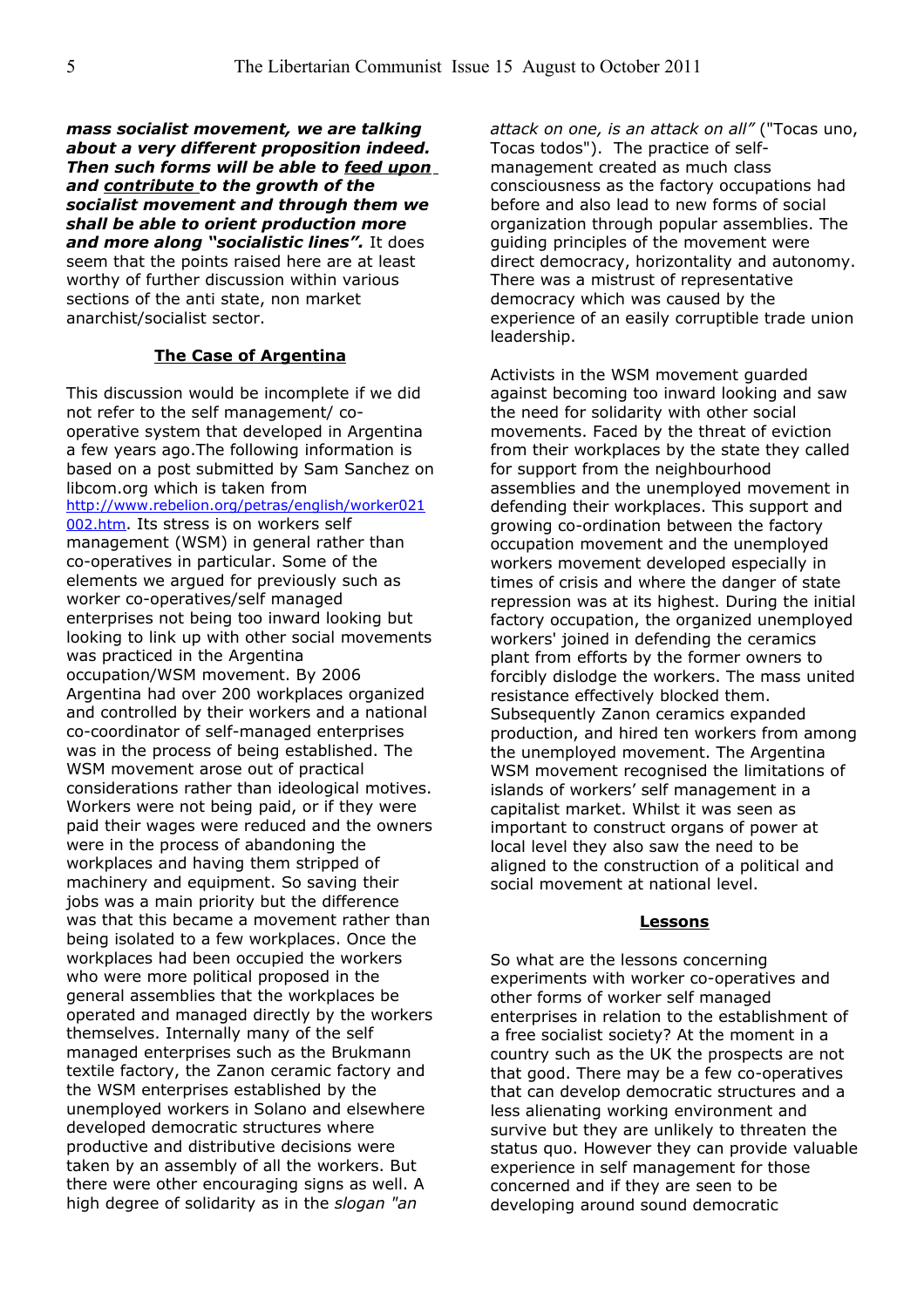structures and an anti capitalist culture there are not too many reasons why socialists should not encourage and support them. No support whatsoever can be given to so called co-operatives like the ones proposed by the present government, the ones handed down to the workers by their former owners or large institutionalised ones like Mondragon, these are part and parcel of the capitalist system.

The experience of places such as Argentina would suggest that movements for genuine co-operatives or other WSM experiments are likely to develop out of economic crisis and the need to preserve jobs. In such circumstances such a strategy has to develop as a movement rather than as one or a few isolated ventures as the latter will be doomed to failure. However a WSM movement that links up with other social movements such as people's, community, local assemblies and an organised unemployed workers movement, and we are seeing some of these developments at the present, could develop into a very powerful social movement and provide a chink of hope for those of us seeking a libertarian communist alternative to capitalism. It would be foolish in the extreme to dismiss such a movement as yet another attempted reform of capitalism. Of course it may have reformist elements within it but that can only be altered by injecting socialist ideas into it, not by looking the other way.

#### **Letter.**

The following letter focuses on two of the articles in issue 14 and thanks for the positive comments, Mike, the cheque is in the post.

#### Dear Lib Com

Thanks for Libertarian Communist 14. Excellent! Really strong, very punchy!

I found R.S.'s article to be very much in line with my thinking now. That said, I have doubts that his statements following, "Well it depends who "we" are" actually illuminate that thorny issue of identifying class membership all that much (and I thought briefly that the libretto of Pulp's "Common People" could be inserted seamlessly into the text at this point). His statements seem to imply something about mental attitudes defining class that goes needlessly beyond his

already crystal clear definition of "relation to the means of production". Anyway, "If you are outside the class ... don't try to lead or direct the working class", can only sound a wee bit odd if you then plan to quote Marx and Fred Engels. M and E clearly did not feel the need to follow the "or, if you're really serious, join the working class" advice in any meaningful social or economic way (i.e. getting into the appropriate "relation to the means of production"). Their chosen "relation to the means of production" was as distant as they could make it (easy in Engels' case, requiring a tad more ingenuity and rather more sponging in Marx's case). Nevertheless, to my mind he is absolutely right for the most part. There has been too much attempted organization of workers by 'revolutionary experts'.

Wow, Kathy Summerson is really into playing the man and not the ball. Robin Cox's original article seems pretty unobjectionable to me, but even if you didn't agree with it why be so personally abusive? I am struggling to discern how exactly this style of "blunt critique" takes the discussion forward (I am curious though; did Robin Cox really try to set up a "SPGB lookalike"?). And, for fuck sake, if you are going to be that hypercritical it might be nice to support your viewpoint with a smidgeon of rigorous argument! Appealing to the AF's 10th principle as being no bar to it being the "fastest growing organization" in the ASNM sector is close to perverse. The AF would be the first to acknowledge they're a tiny, tiny group and I've communicated with at least some AF members who regard the 10th principle as unhelpful (whether they are publically obliged to agree it is essential or not). That's not a plank of an argument that's a fucking matchstick. But Kathy is right about one thing, "the Marxist position ... is a matter of class and that alone". Capitalism has given the revolutionary role to the mass of the working class because of the relation it imposes on them as a class to the means of production. It is not because of their adequate grasp of "underlying principles". It is worth noting the quote from Marx's German Ideology given in R.S.'s article in which Marx proposes that it is only in the act of revolution that the mass of the class can be ideologically transformed. The trouble with "class consciousness" is that it is a nebulous concept that can easily lend itself to over defining and freighting with "underlying principles". All too often, the uneven development of ideas within the class is used to unfavourably juxtapose an immature mass of the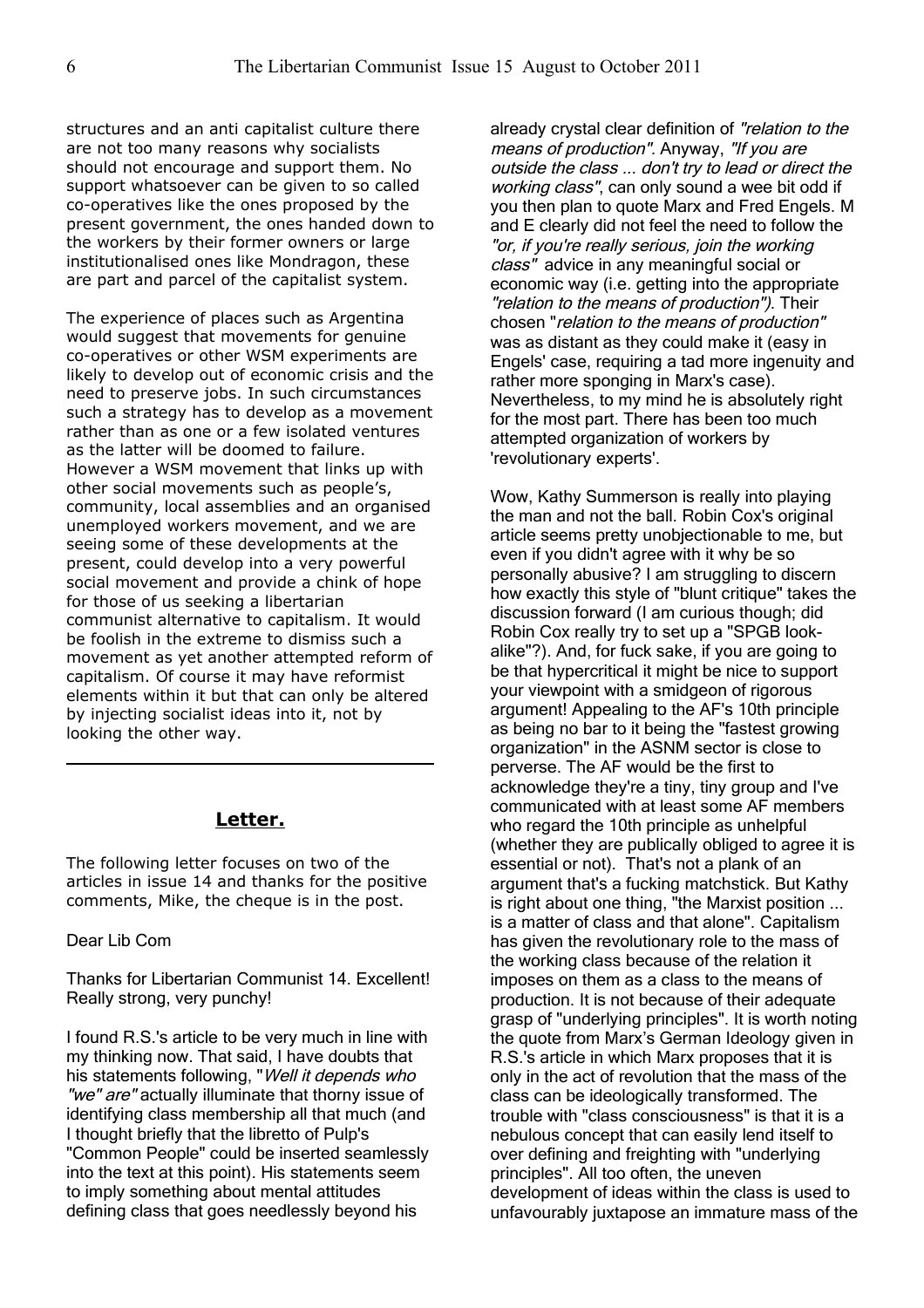working class to an ideologically advanced conscious minority of the working class (those who think they are 'bearers of class consciousness'). However, it is essentially a concept, which if it is to have meaning at all, can only have that meaning within an extremely narrow socio-economic frame of reference, and is possibly best regarded as an effect rather than a cause. So when Kathy "speaks of "underlying principles, without which class-consciousness cannot be attained" your heart just sinks. Once again, the dear old plebs are going to be browbeaten for their sullen ideological recalcitrance. Frankly, Kathy's "hard ideological shell" commits her to a fairly dodgy pedagogic relationship with the vast mass of the workers. So, good luck with that as a practice and a "principle". Personally, I think it is unnecessary. And It seems to me that religious beliefs are most likely to fade away in the conditions engendered by a socialist society and not prior to that achievement. However, lacking a crystal ball, this remains an opinion belonging to best guess territory. Be that, as it may, making the abolition of religious beliefs a necessary condition for possessing that ill defined beasty "class consciousness" is inviting the actually existing working class to tell you to piss off. Really good magazine!

**Regards** 

Mike Young

## **A Reply to Kathy Summerson, Lib Com 14 By Robin Cox**

Sigh. Well I guess it's too much to just overlook Kathy Summerson's *(what makes me think this is not his real name?)* lightweight, if not light-hearted, highly personal attack on me in Lib Com 14. A critical threshold in mischievous misrepresentation and carping criticism was passed which compels me to answer this derisory drivel with the contempt it deserves. Here's one of several examples: apparently, I left the SPGB some years ago in a pique after my "hare-brained scheme to set up a SPGB-supporters' club for bible-bashers was shot down in flames". Really, Ms Summerson? I've heard of poetic licence but this is frankly ridiculous! Not to say, pathetic.

 What is so galling about the whole piece is its point blank refusal to deal, head-on with what I had to say, with reasoned arguments, presented honestly and straightforwardly. That I can respect but not this. What has become of the SPGB's fine, and indeed often well deserved, reputation for flooring its opponents with impeccable logic and undeniable facts? In this instance, at any rate, it seems to have degenerated into a series of meanspirited, vitriolic and inconsequential thought farts. What we are treated to is a less-than-accomplished performance by someone who, it would seem, wants to self-consciously present herself/himself as some kind of entertaining wordsmith with a handy line in over-the-top, put-down ad hominines. Its all froth and no substance. It reminds me of one of those irritating little breed of dogs that constantly yap around your heels on the slightest pretext. You just want to put the boot in. Seriously.

 The one and only serious attempt at theoretical justification, I suppose, occurs following Summerson's assertion that "The idea that the SPGB is not growing due to its opposition to religion is sheer nonsense". Apparently this is because the Anarchist Federation which similarly requires potential members to disavow religious beliefs is the "fastest growing organisation in the "Anti-State, Non-Market Sector". There are other points that Summerson makes which I shall not deal with here - for example, s/he has evidently totally misunderstood my point about *"resolution creep"* and that this is not an argument against lively theoretical debate at all (on the contrary!) - but let that pass.

 Well, lets look at this claim about the SPGB's policy on religion, shall we? There are two big problems with this claim. The first is that, although the AF has a similar policy and is growing, this doesn't really mean a lot in terms of the overall argument. How big is the AF anyway and how fast is it growing? More to the point,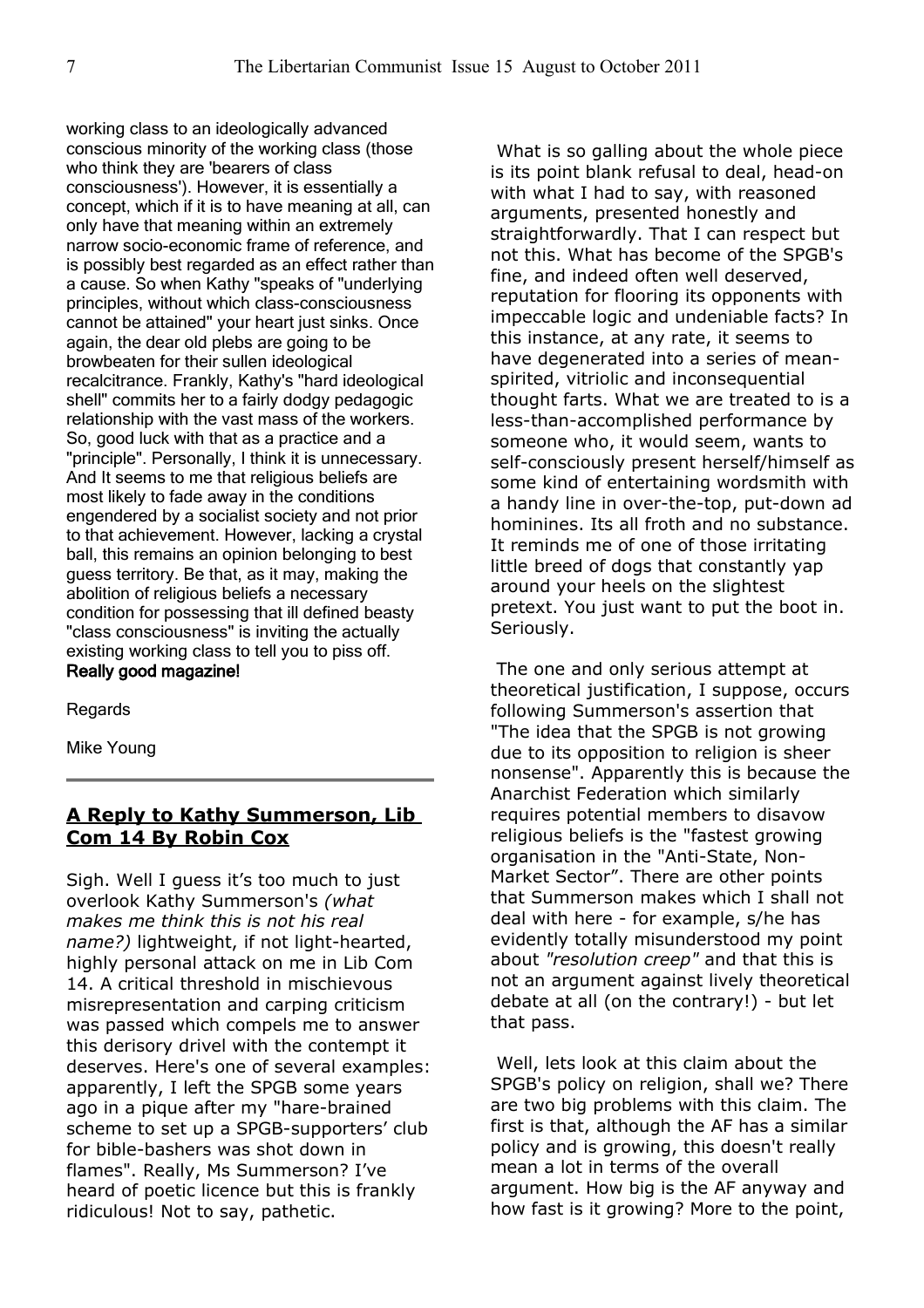even if it is growing what is to say it would not grow considerably faster if it were to drop this restrictive condition on membership?

 I looked at the link that Kathy Summerson provided http://libcom.org/forums/anarchistfederation/questioning-af-aims-principles-02042009 and followed the discussion there on the AF's policy of refusing religious applicants. What is remarkable is just how similar the AF is to the SPGB. The same predictable justifications in support of this policy are trotted out: We are a "materialist" organisation and, since materialism is opposed to religion, we cannot admit religious people. Here we have precisely the same fundamental confusion over what "materialism" should mean in this context. It is historical materialism, not metaphysical materialism, that should matter. What we are concerned with is changing the course of history, creating a new kind of society by engaging with those material factors that will bring about this goal. Above all, class. We are not some kind of philosophical debating society concerned with spinning out some totalistic metaphysical slant on The Meaning of Life. That is just navel gazing, a distraction from the practical task of organising for socialism.

 It is the complete absence of any kind of reasonable pragmatic approach to the question of religion that, I'm sorry to say, characterises the AF's outlook as it does the SPGB's. Ironically the dogmatic requirement that members should be atheists itself attests to a kind of religious fundamentalism. In the final analysis, all that should really matter is that members should want socialism, grasp what is meant by that term and understand what is entailed in terms of how we go about achieving that goal. If you as an individual want to persuade others to an atheist position, that's perfectly fine; I am just saying that this is not what a revolutionary socialist political organisation should be about.

 I defy anyone to demonstrate that one cannot possibly be a socialist and simultaneously hold religious convictions. Indeed, some of the SPGB's most active supporters have been religious-minded. The more thoughtful members of the SPGB will readily acknowledge this but that egregious rump of narrow-minded traditionalists among which we must presumably now count our hitherto unknown, Ms Summerson, will prefer instead to avert their eyes from this inconvenient truth. It is dogmatically assumed that to hold religious views somehow puts one at risk of being fatally drawn away from socialist principles. In that regard, I have repeatedly put forward the argument which, to date, remains unanswered, that, if this were the case, if it was true that, were the SPGB to admit religious individuals, you would soon enough find these individuals espousing all sorts of crackpot political ideas clearly at odds with the party case and thus coming to threaten the revolutionary socialist nature of the SPGB itself. Well then, there is very simple way of dealing with, and putting a stop to this. If, for example, they started advocating nationalism or strong leadership and persisted in advocating such things then what you simply do is expel them. End of problem. You expel them not because they happen to be religious but because of what they are actually advocating which is clearly incompatible with socialism and the democratic method of achieving it. The point being that religion, at least as a set of metaphysical propositions - such as belief in an afterlife or  $\text{god}(s)$  - is no obstacle to socialism at all. Not in the slightest.

 Quite simply, religion, as such, simply does not have any bearing on the matter. After all, its quite possible for an atheist to advocate nationalism and strong leadership too. So it is totally illogical to attribute these things to religion as such. It is perfectly true that the social outlook of, or the social policies advocated by, certain organised religions are not conducive to socialist thinking, This I have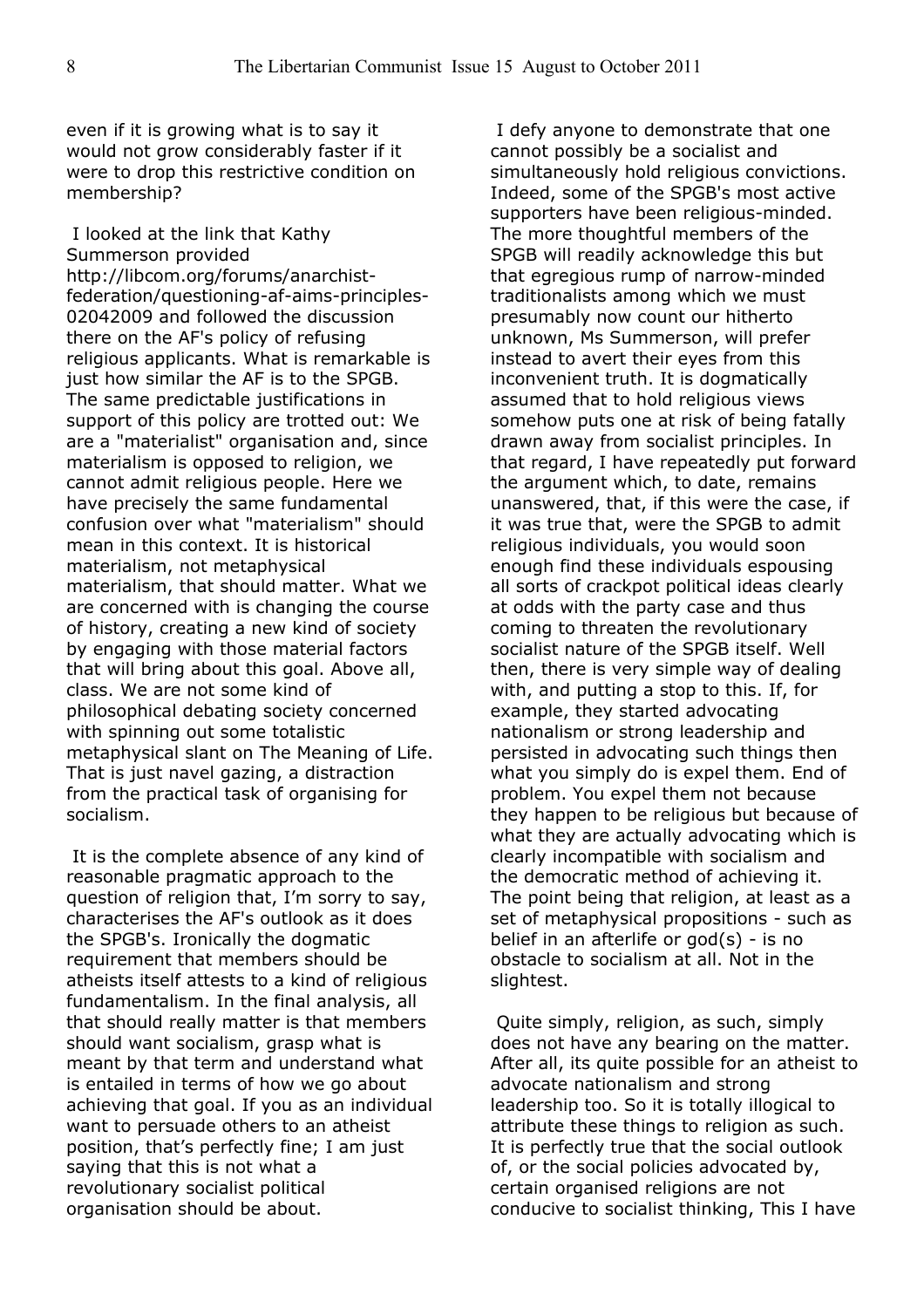never denied. Indeed, that is precisely what makes Summerson's suggestion that I wanted to set up a SPGB-supporters' club for bible-bashers so laughably ridiculous. Christian fundamentalists of this sort are probably the last kind of religious people that I imagine would be drawn to a socialist perspective but I can easily imagine others, for instance, many Quakers or Methodists becoming sympathetic. This is how I think some socialists went seriously astray. They observed the way established churches behaved and noted, quite correctly, how these upheld the status quo but then they generalised from this and came to the quite invalid conclusion that religion as such must therefore be antithetical to socialism. In other words, they failed to differentiate between the social content of religion and its metaphysical precepts. The social content of a particular religion does not stem from these metaphysical precepts but rather from its material and institutional relation to, and engagement with, a given society. Ironically, then, this totalistic rejection of religion and the requirement that applicants to the SPGB/AF should disavow completely all religious ideas is actually founded upon an idealist argument! It is assumed that the reactionary social practices and policies of certain religions derive not from their connection with surrounding society but from a set of metaphysical claims about the nature of existence. Otherwise the whole SPGB argument against religion would make no sense. But this is idealism. It is the belief that the idea of a god causes you to espouse certain social reactionary views about society.

 Here we touch on another weakness in the SPGB/AF's policy on religion. It makes no distinction at all between one kind of religion and another - not even the very obvious distinction that can be made between personal and organised religions. It is, as I said, a metaphysical objection to religion that is being put forward, not one grounded in historical materialism. A historical materialist approach would acknowledge that there nothing

fundamentally incompatible about holding religious ideas as such and wanting to radically change society. Look at Gerrard Winstanley and the Diggers for example. This utterly simplistic crude assumption that underlies the SPGB/AF's policy on religion - that being religious somehow prevents one from looking at things in an objective, scientific and rational fashion is sheer nonsense. Many scientists are practising religionists. Their religion simply does not get in the way of their science. Nor is there any a priori reason why it should. On the other hand, embracing an atheist outlook is no guarantee at all that one will become a socialist. On the contrary there is a strong prima facie argument for saying that atheist ideas, and atheists themselves, have played an important role in the development of capitalist ideology. Does that mean the SPGB/AF should therefore refuse to accept atheists within their ranks? Of course not. That would be as absurd as their current policy on refusing religious applicants.

The point is you simply cannot generalise about religion in this way and that what we really should be guided by in our attitude to religion is not the metaphysics of a religion but its concrete social outlook. We are trying to bring about a fundamental change in the basis of society, after all, not convert the world to atheism (anyone who thinks there will no longer be religion in a socialist society is almost certainly deluded). By denying religious individuals a practical role in bringing about this change and by identifying the socialist project with atheism you are, in effect, pushing them away from socialism into the thankful embrace of capitalism. That is what is so insane - bordering on the criminal, frankly - about this policy on religion. You are actually assisting capitalism by default if not by design. Not only that, if I am correct in supposing that it is the social policies of specific religions that is the real problem, not their metaphysical assumptions, then what this means is that by not discriminating between religions in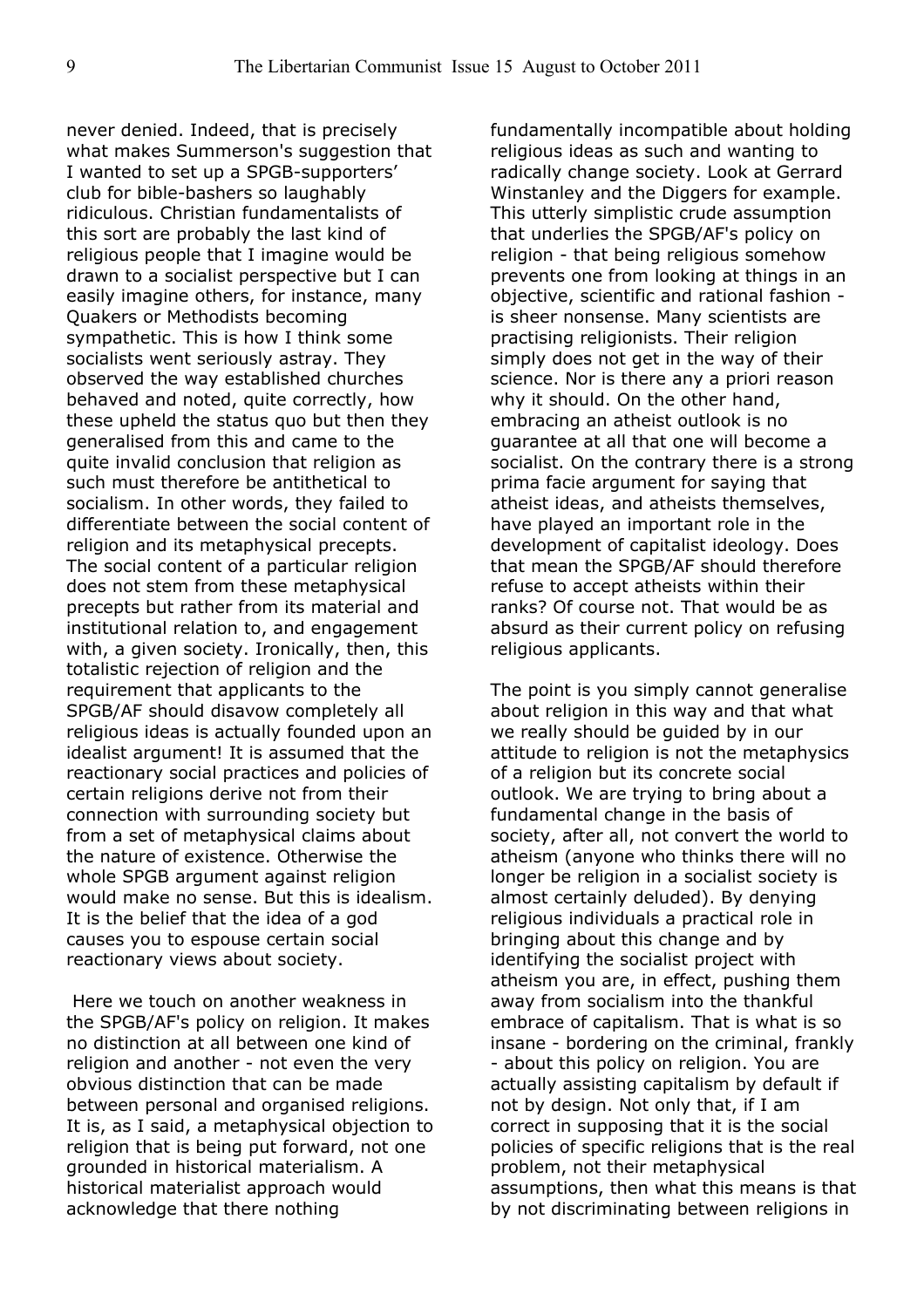terms of their social outlook you have no means , no leverage, by which to encourage or induce individuals to forsake those more conspicuously reactionary religions for more enlightened ones - or, indeed, to move away from organised religion altogether, to some perfectly innocuous personal religion that increasing numbers of people seem to favour these days. In short, instead of promoting social change and influencing the development of ideas in a positive way you are forestalling and impeding these things. You are in effect helping to shore up the status quo.

 None of these arguments were touched upon by Summerson. All we get instead is the crass assertion that it is nonsense to suggest that the SPGB's lack of growth actually we are really talking about a quite significant decline - has anything to do with its prohibition on religious applicants because the AF too has such a prohibition and yet is probably the *"fastest growing organisation in the "Anti-State, Non-Market Sector"*. If we are to be persuaded by that sort of flimsy evidence then presumably that means we ought to be equally persuaded by the AF's rejection of parliamentary electoralism as against the SPGB's support of it. After all, who is to say that the AF is not growing because of its anti electoralism rather than its attitude to religion? Indeed it may well be growing in spite of, rather than because of, its attitude to religion. Summerson has evidently so tied herself/himself up in knots on this point and has not been able to spot this obvious problem.

 In any case, as I say, the fact that the AF may be growing is no reason for saying its policy on prohibiting religious applicants is desirable or justified. It does not touch on the counter claim that it might very well grow much faster were it not to have such a policy in the first place. In fact, if Summerson actually followed the debate on the link provided s/he would have noticed that quite a few people participating were opposed to this policy. Some of the arguments I've mentioned

here were mentioned there as well. Presumably, some of those making these arguments would be in the AF were if not for that policy. Its the same with the SPGB. We know some people who apply to join are rejected because they hold religious views. What we do not know is the number of individuals - sympathetic but religiously inclined, who, on discovering the SPGB's hard-line approach to religious applicants simply do not bother to apply and, indeed, on the contrary, drift away out of the orbit of the SPGB altogether. I wouldn't mind betting that over the years this figure has probably amounted to many thousands. The SPGB has lost out on the opportunity to become a much more significant social force than it is because of it blind adherence to what is frankly a rather stupid dogma. That is such a pity because in so many ways the SPGB stands head and shoulders above virtually any other organisation I can think of in terms of its commitment to revolutionary socialism and the force and strength of its arguments.

 However, its not just because of its policy on religion that the SPGB is not growing and this is the second big problem with Summerson's argument. S/he asserts that the idea that the SPGB is not growing due to its opposition to religion is sheer nonsense. But that is not what I claim! What I claim is that this opposition to religion is only one of several reasons why it is not growing. This shows a lack of due care and attention to what is actually being said. Another reason why the SPGB is not growing or finds it difficult to grow is what I call the "small party syndrome". I touched on this in the piece that Summerson criticises but has obviously overlooked. This is about the dynamics of organisation building. It is the very fact that an organisation is small that actually impedes its growth and makes for a degree of inertia The smallness of an organisation means that outsiders don't see it as being credible or worth committing themselves to whereas the ideas it espouses should really stand or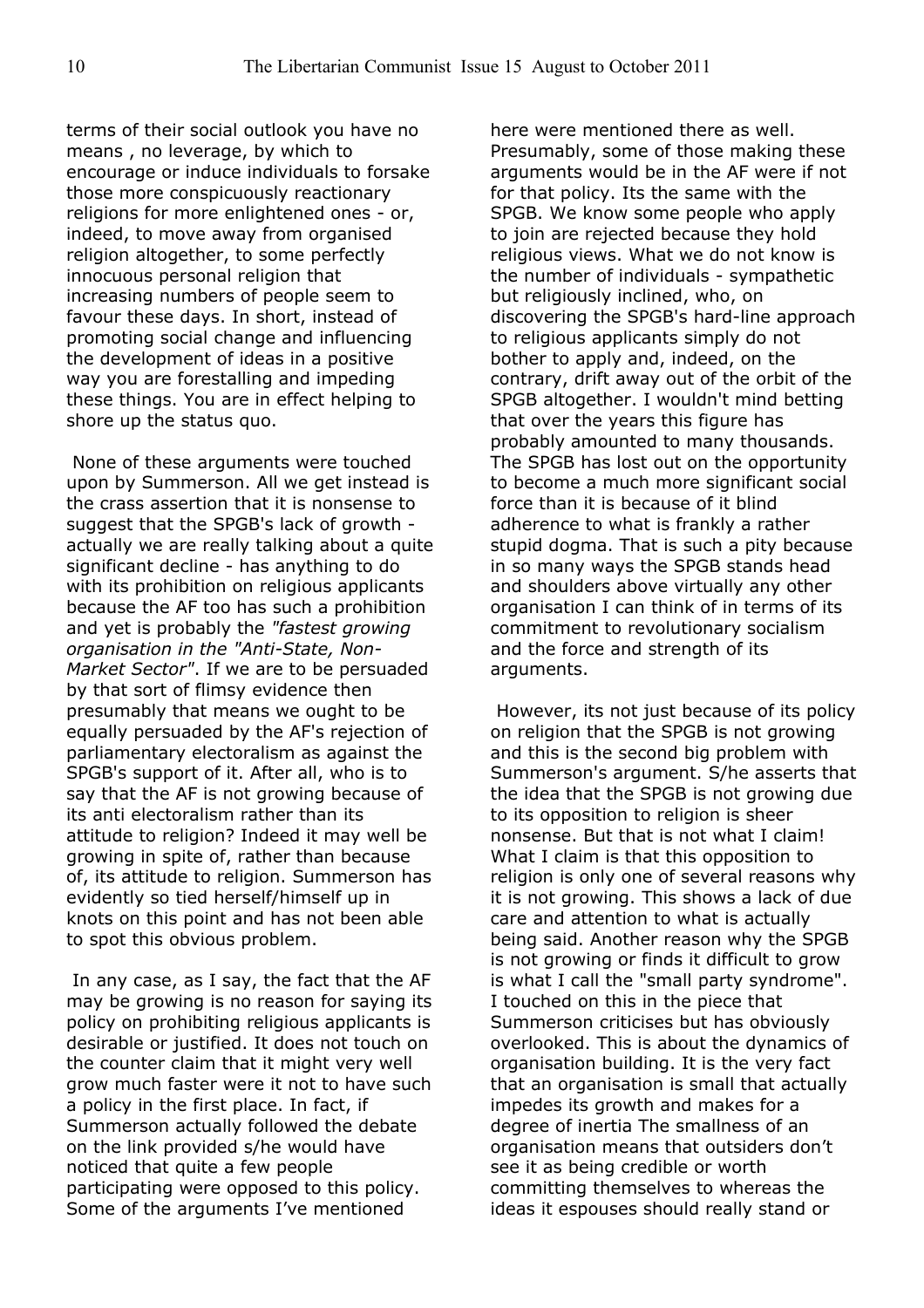fall on their own, independently of the level of support they attract. In one sense this is a rational response - it is based on a considered and calculated concern with the opportunity costs of one's actions but in another, it is wholly irrational.

This too is a massively important reason why the SPGB is not growing - and there are others besides. But it does point to the need for the SPGB to maximise its effectiveness at this stage so as to more rapidly reach that critical threshold when the "small party syndrome" starts to weaken in its effect and where a momentum of growth will start to kick in. Amongst other things, scrapping the SPGB's irrational policy on religion will certainly expedite efforts to reach that critical threshold of support, much sooner rather than later.

#### **How strict should requirements be for membership in a socialist organization?**

## *Political biography*

I joined the SPGB in Muswell Hill (London) in the mid-1960s, when I was 16. I was among those expelled in the early 1970s who formed Social Revolution (SR). Doubts about socialist politics led me to refocus on personal and academic matters (I went into Soviet Studies), though in the early 1980s I was active in the nuclear disarmament movement (CND, END). In 1989 I moved with my family to the US to take up a faculty position at Brown University, Providence, RI. In recent years I have worked mainly as a formally selfemployed translator.

Re-radicalised by exposure to American reality, I happened to hear from Adam Buick of the SPGB and decided to rejoin the WSM via the World Socialist Party of the US. I contribute to SPGB and WSPUS literature under my old pen name of Stefan. I belong to the WSM as a channel through which I can do useful work for socialism. My first concern, however, is

the growth and effectiveness of the antistate non-market sector as a whole.

## *Background*

The WSM is unusual in setting strict requirements for membership. If you want to join, you have to sign an application form signifying acceptance of the Object and Declaration of Principles (DoP) and pass a test to demonstrate that you understand and agree with the positions of the movement.

The SPGB normally examines an applicant orally at a branch meeting. I recall enjoying the experience, but if the applicant feels nervous the branch may appoint a small panel to examine him or her instead. Applicants who don't live near a branch complete a written questionnaire (12 questions) administered by the Membership Applications Department of the Executive Committee. The WSPUS, which is currently very small and dispersed, includes a questionnaire with the membership application and follows up with an interview by conference call. The applicant is asked to write  $2-3$ paragraphs in answer to each of 8 questions. If answers are too laconic, an attempt is made to "draw the applicant

out" by telephone or e-mail. The process is controlled by the National Administrative Committee.

In view of the emphasis given to the Object and DoP, one might expect that agreement with them would be both necessary and sufficient for membership. In fact, the applicant is required to accept "basic political positions not directly covered in the Principles"

[\(http://www.worldsocialism.org/spgb/june](http://www.worldsocialism.org/spgb/june04/splinters.html) [04/splinters.html\)](http://www.worldsocialism.org/spgb/june04/splinters.html). Religion must be rejected and the social system of the former USSR defined as state capitalism, though there is nothing in the DoP on either of these matters. As Robin Cox argues in LC 12-13, resolutions passed at SPGB conferences on all sorts of issues tend to become established as elements of the "party line".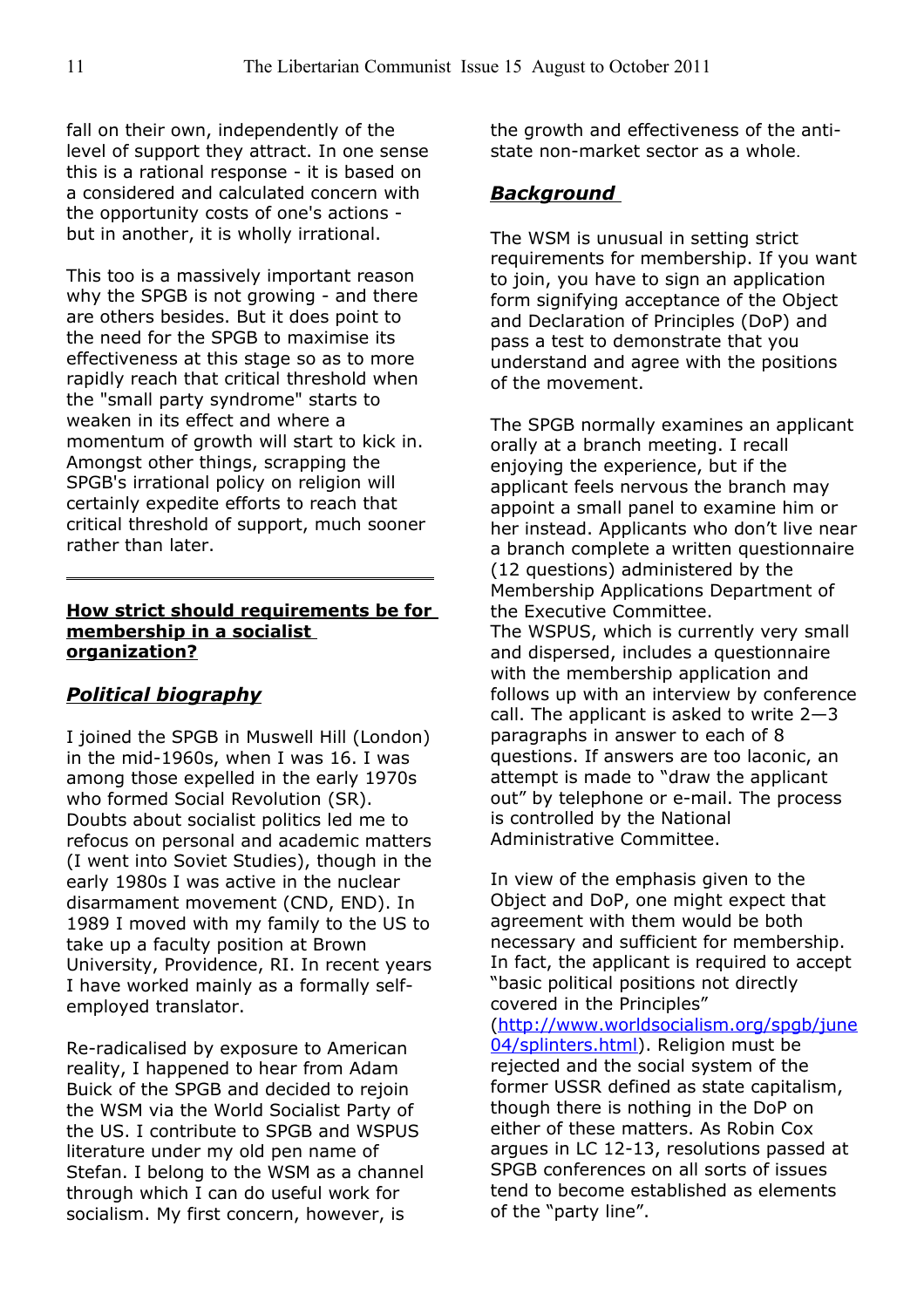Conversely, nowadays not all points in the DoP are treated as obligatory. A pacifist stance is accepted even though Clause 6 clearly implies that a socialist majority could use force if necessary. In the first issue of Frank Girard's *Discussion Bulletin*, Laurens Otter pointed out that Clause 6 also clearly implies that government will continue to exist during the period when socialism is being established. Nevertheless, the idea of a "transitional" government has become highly controversial within the WSM, so that an applicant may even be denied admission for advocating this idea (http://libertariansocialism.4t.com/db/db0 10703.htm).

## *The argument for relaxing requirements*

The rationale for *some* kind of test for applicants is a cogent one. The WSM wishes to maintain both internal democracy and its socialist identity. A vanguardist organization can afford to let anyone join because ordinary members have no real say. Joining the inner circle that makes key decisions is much more difficult. In a WSM companion party all members have equal rights, so if nonsocialists join it will gradually cease to be socialist. But this does not tell us how strict the test should be. It could be argued that the stricter the test the more reliably the movement's socialist identity will be protected. But a high price is paid. The scope for debate among socialists is unnecessarily restricted and the growth of the movement is impeded.

A demanding test is a barrier especially to the less highly educated. The WSPUS has lately received a string of queries from young workers attracted by our website. But what happens? A young man contacts us, full of enthusiasm to join in the work for socialism. Judging by the spelling and grammar, his educational level is fairly low. He gets a form asking him for lengthy answers to questions he almost certainly doesn't fully understand. Not all that surprisingly, we never heard from

him again.

Our loss of potential members isn't my sole concern. How has the encounter with us affected the emotional, intellectual and political development of those who fail our test? How has it affected their confidence in their own abilities, almost certainly already undermined by their schooling? Not for the better, surely. Are they still interested in socialism (however vaguely understood) or have we discouraged them for good? A partial solution might be to formalise the status of "sympathiser." Anyone who contacts us and expresses an interest in joining would immediately be enrolled as a sympathiser, invited to help distribute our literature, and generally made to feel welcome. The question of membership would be deferred until sufficient mutual understanding had developed.

## *Minimum requirements*

A discussion paper circulated by Andy Cox of the SW Region Branch of the SPGB suggests that requirements for membership in a socialist organization be limited to three "core propositions". I agree that two of these propositions are essential – the applicant must understand what socialism means and accept that socialism has to be established democratically by a conscious majority. More thought needs to be given to Andy's third proposition: "We must consciously forego any involvement in reformist activity as this will only sap our energies and resources." Indeed, deep involvement in movements working for goals that fall short of socialism (however worthy of support) can very easily displace work to develop and spread socialist ideas. There is ample historical evidence that this is a very real danger. It happened to SR as well. However, let us not rule out all hope of finding a productive and balanced approach to combining socialist with reform activity. The concern about "sapping energies and resources" can be addressed in a more positive spirit in a proposition like: "The main task of a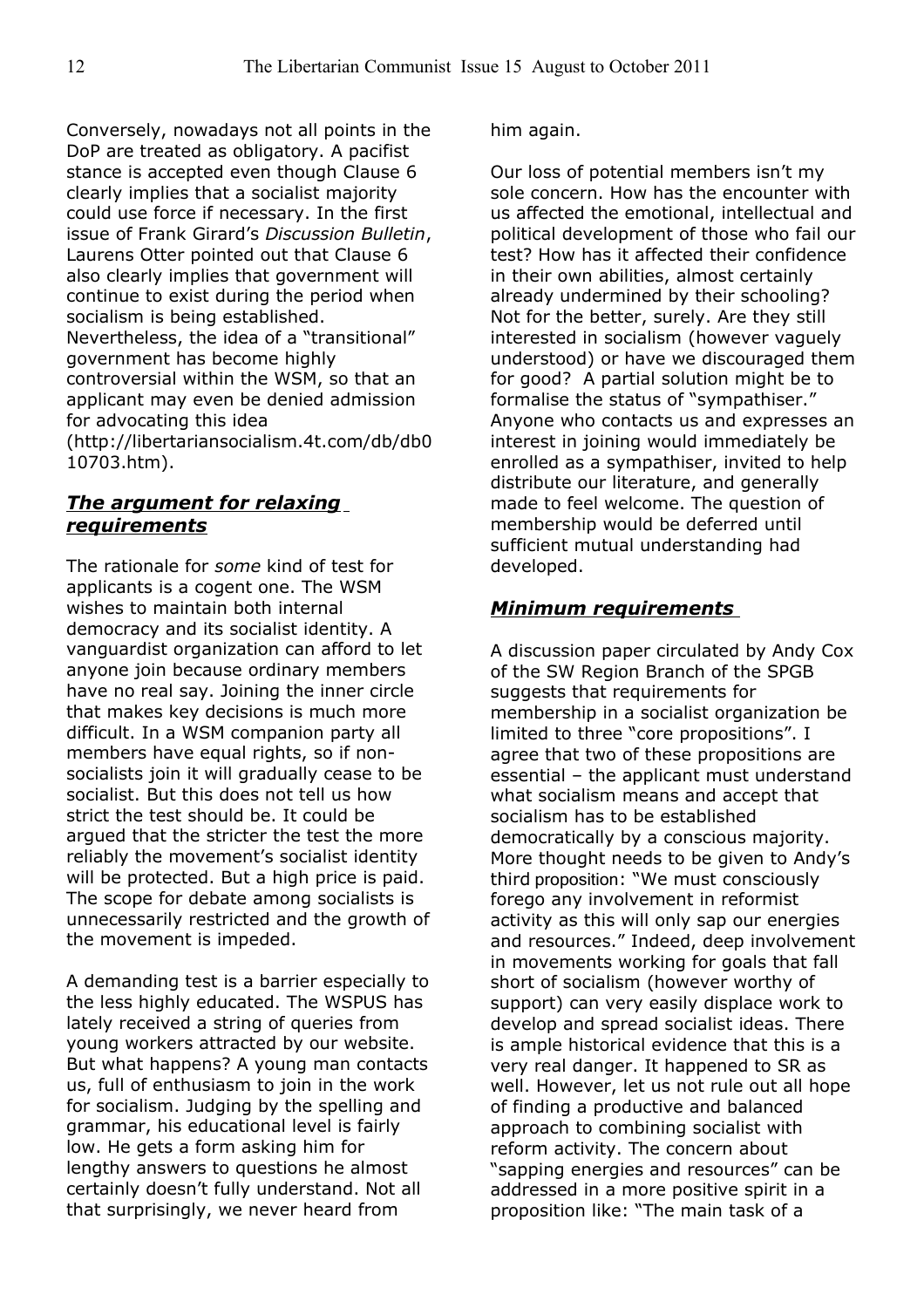socialist organization is to develop and spread socialist ideas."

Exactly how a socialist majority will establish socialism (workers councils, parliament, socialist unions, etc.) can be left open, at least for the time being. I see no reason why socialists with different views in this area should not work together. Nor do I see why socialists with different attitudes toward Marxian theory should not work together. What difference does it make in practice whether a socialist fully understands and accepts Marxian economics or has serious reservations about the materialist conception of history? Does it matter that socialists place varying amounts of emphasis on the class struggle? In the past the SPGB was wracked by bitter controversy when Tony Turner advanced the view that we should advocate socialism as being in the interest of all humanity, rather than as being in the interest of the working class. Since then the WSM has grown more tolerant in this regard and tends to view the "class approach" and "human approach" as equally acceptable.

Another question on which socialists need not take a uniform view is the nature of the Soviet-type economy – except for ruling out the view that it was socialist, as this indicates a failure to understand the meaning of socialism. I entered Soviet Studies partly to study this question in depth. I concluded that the Soviet-type command economy was not capitalism as analyzed by Marx. There may still be good reasons to call it a variety of capitalism, but if we do we must acknowledge that we are expanding the concept of capitalism beyond the classical Marxian categories.

## *Remarks on religion*

As Robin Cox says, one area where the WSM is unnecessarily intolerant is religion. In fact, the anti-religious theme seems more salient than it was when I was an SPGBer in the 1960s. Now every

issue of *The Socialist Standard* contains anti-religious articles, which often strike a tone of ridicule that believers must find offensive. In *Lenin As Philosopher*, the council communist Anton Pannekoek contrasts the directly anti-religious propaganda of middle-class materialists, among whom he counts Lenin, with historical materialism, which "does not fight religion directly" but undermines it by explaining it as a social phenomenon [\(http://libcom.org/library/lenin-as](http://libcom.org/library/lenin-as-philosopher-pannekoek)[philosopher-pannekoek\)](http://libcom.org/library/lenin-as-philosopher-pannekoek). On this issue, the WSM and Lenin belong to the same non-Marxian tradition, though even Lenin advised against offending the feelings of believers.

How compatible are various religious beliefs with being a socialist? I see no problem at all with vague ideas of communing with a cosmic spirit. At the other extreme, beliefs that sanctify social inequality (e.g., the Hindu caste system) are clearly anti-socialist. In an article in the January 2008 *Standard*, I argued that belief in gods and goddesses that demand worship, obedience and sacrifice tends to foster authoritarian personalities. Yet it is logically possible to combine submission to God with the idea that humans are "equal before God." To be a "Christian socialist", say, is not self-contradictory. Indiscriminate opposition to religion is especially constricting in the United States, where only 10-15% of the population are non-believers, compared to 40% in some European countries. It is of interest that the WSPUS has decided to admit Wiccans to membership.

## *Changing the WSM*

Can the WSM evolve into a more tolerant and effective socialist movement? In principle, why not? And it has evolved – in most respects in the right direction. However, resistance to change is such that attempts to recast the movement's philosophy in a radical way have always failed, producing only bitter dissension, disillusionment and short-lived splinter groups. This is an outcome to be avoided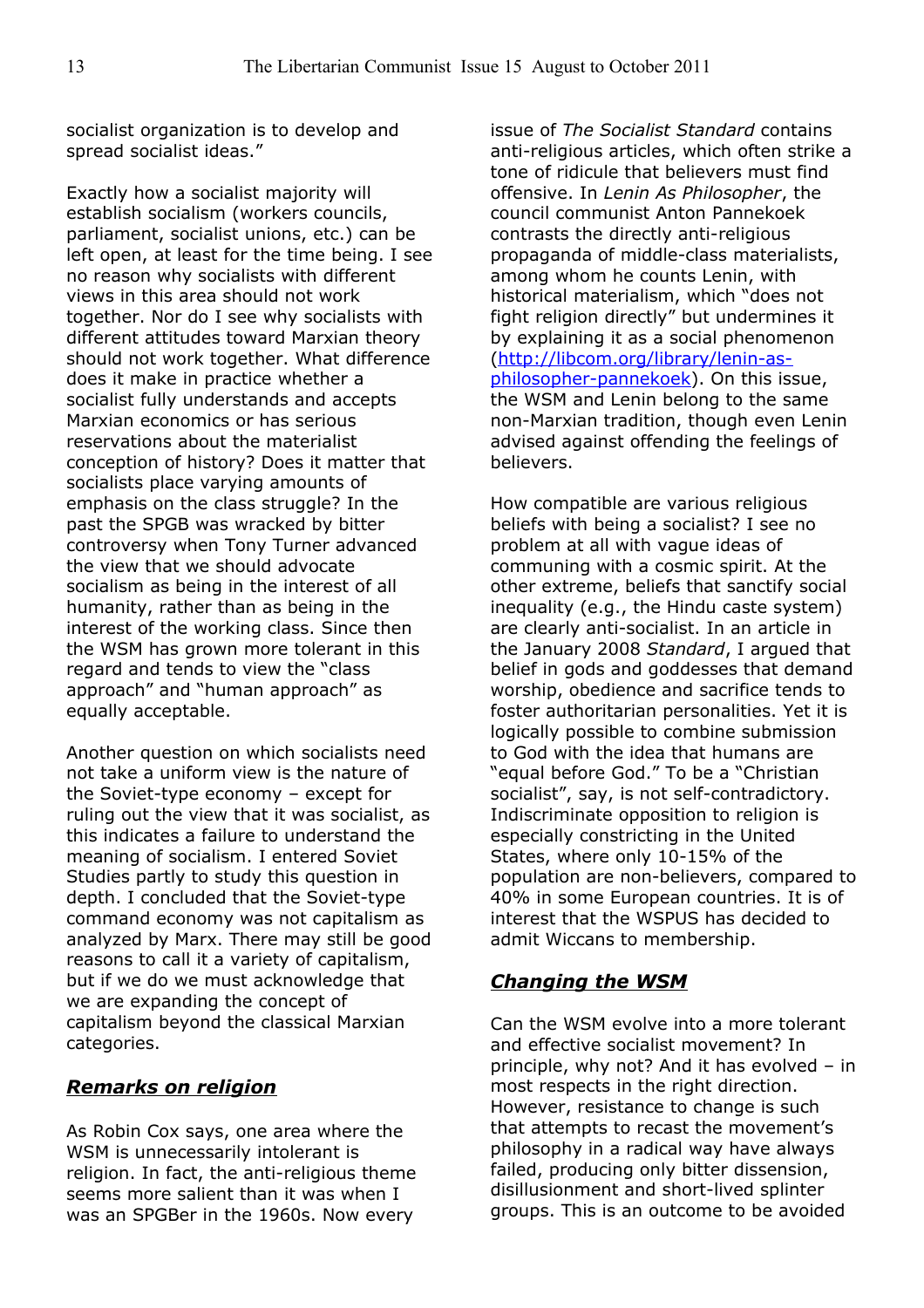if at all possible.

*So would it not be wiser to seek gradual cumulative changes in the WSM? Instead of replacing the DoP by minimum requirements for membership, I would suggest:*

**-- putting forward a resolution that agreement with the Object and DoP is a necessary** *and sufficient* **condition of membership. This would automatically make other unrelated political positions optional.**

**-- pressing for explicit and open recognition that other socialist organizations can and do exist outside the WSM, differing with the WSM (and one another) on various matters but sharing the same socialist goal. This means recognising that the WSM forms part of the antistate non-market sector. It means that the WSM could usefully cooperate with other parts of that sector, at least in certain areas. Quite a few members of the WSM already understand this very well.** 

*-- proposing the following changes in the DoP (the Object remaining unchanged):* 

**\* replace "the SPGB" (or other companion party) by "the World Socialist Movement"**

**\* expand Clause 5 to read: "That this emancipation must be the work of the working class itself, consciously and democratically organized for this purpose."**

**\* delete Clauses 6, 7 and 8. This eliminates the hostility clause and allows for a range of acceptable positions on the use of parliament.**

## *Toward a socialist pluralism*

To this it may be objected that time is short. Rapid growth and development of the socialist movement are crucial to human survival. However, I do not equate development of the WSM with development of the socialist movement in the broader sense of the anti-state nonmarket sector. I hope that socialists who for one reason or another are unable or unwilling to work for socialism within the WSM will organize themselves to work for socialism outside the WSM. Perhaps it would be useful to establish a World Socialist Association for this purpose. Religious socialists could either join such an association or create their own organizations (Christian World Socialists, say).

The socialist movement has much to gain from the emergence of a socialist pluralism in which a range of socialist organizations appeal to different target audiences in different ways and explore alternative approaches to the common task, assisting one another where feasible. As for those who think that such pluralism is superfluous because they already know how socialist consciousness arises and socialists who take a different approach are wasting their efforts, I respectfully ask them to consider: Would humanity be in the situation it faces today if *any* of the existing approaches were adequate?

#### **Stefan**

Want to write something for a future issue either by responding to something in this issue or a previous one or something on a fresh subject or would you like to make a financial contribution to keep The Libertarian Communist going? See page 2 for contact details and please note the change of email address the old one is now void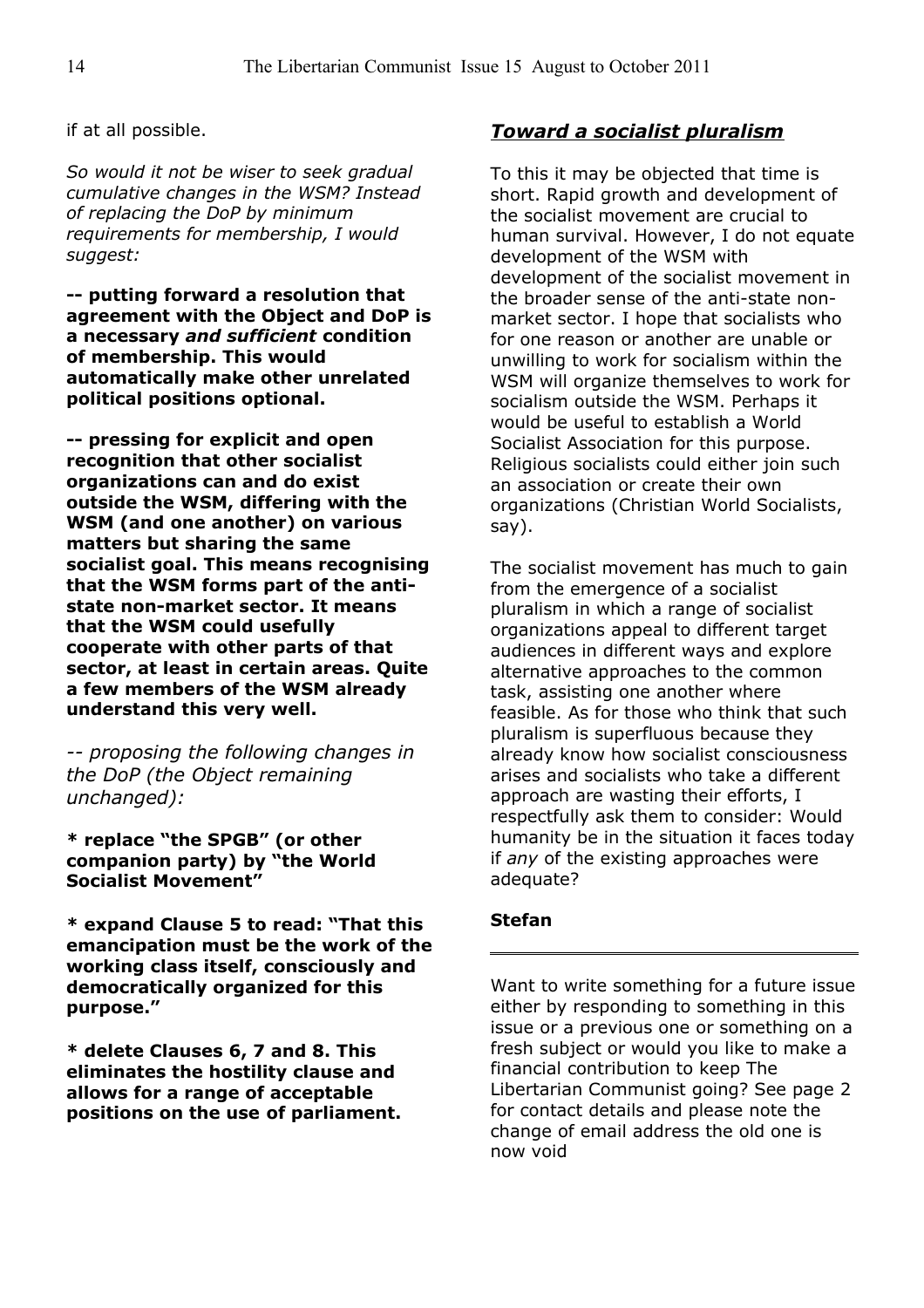### **Contact Details for Groups in Anti State, Non Market Sector.**

#### **worldsocialistmovement/SPGB:**

worldsocialism.org/spgb: Postal address: 52 Clapham High Street London SW4 7UN.

Email [spgb@worldsocialim.org](mailto:spgb@worldsocialim.org)

#### **Promotional Material for the World Socialist Movement**

**Tee-shirts Blue** with a polar bear and "*If You Were a Polar Bear, You'd be a Socialist,* **Yellow,** with blue and green globe and *"The World is a Common Treasury for All"*. **Sizes S, M, L, XL, XXL** *State size when ordering. £7.00 Plus postage and packaging. (P&P).*

**Mugs:** Standard size, red and white. On the front, *"Only Sheep Need Leaders"* and on the reverse side, *"Famine? War? Pollution? Capitalism is the Problem, World Socialism is the Solution*" **£5 Plus P&P.**

**Pens: blue and white** with blue ink; "*Only Sheep Need Leaders"* and a sheep. **Red and white** with blue ink with "*Workers of the World Unite"* **Black** with black ink, *"Only Sheep Need Leaders"* and a sheep. **50p each Plus P&P.**

**Baseball Caps:** Navy blue with embroidered *"World Socialist Movement".* **£7 each plus P&P.**

**Balloons:** different colours with *"World Socialist Movement.* **15p each plus P&P.**

All items carry the WSM website address. Cheques and Postal Orders made payable to SPGB SW Regional Branch. Also available, a SPGB enamelled badge, "The World for the Workers. £10. For further details on all items contact Veronica at

[veronica.clanchy@hotmail.co.uk](mailto:veronica.clanchy@hotmail.co.uk) or phone 01202 569826

**Now available issue 22 of the World Socialist Review**: **Publication of World Socialist Party US.** *"Socialists take a look at Obama" "Is Obama a socialist? He does not regard himself as one. Neither do we. This issue of World Socialist Review examines Obama's outlook and life story, his packaging as a politician, and his policy in such areas as healthcare, the economy and the environment. It also places Obama in the context of world capitalism and the American political system."*

**World Socialist Party US (WSPUS) website wspus.org Postal address: World Socialist Party, Box 440247, Boston, MA 02144.**

**A couple of places to purchase Literature and help support the ASNM sector.**

## **"there is an Alternative!"**

**STIMULANTS:** A collection of material highlighting an opposition to the Mantra that "There Is No Alternative" to how we live today. Journals, Pamphlets, Books, DVDs and Cds etc available [www.radicalbooks.co.uk](http://www.radicalbooks.co.uk/)

Libertarian Communist Literature has a selection of pamphlets and journals related to the anti state, non Market sector. Journals Include: **Black flag, Aufheben, Socialist Standard, Organise** and others. We have a variety of pamphlets and a few books.

If you are interested please contact the postal or email address on Page 2 with your details so we can send a full list of the literature we have in stock including their prices. This list is also included in our blog which can be found at [http://lib](http://lib-com.blogspot.com/)[com.blogspot.com/](http://lib-com.blogspot.com/) (easier to contact via a Google search) This also includes all issues of The Libertarian Communist which can also be found at [www.scribd.com](http://www.scribd.com/)